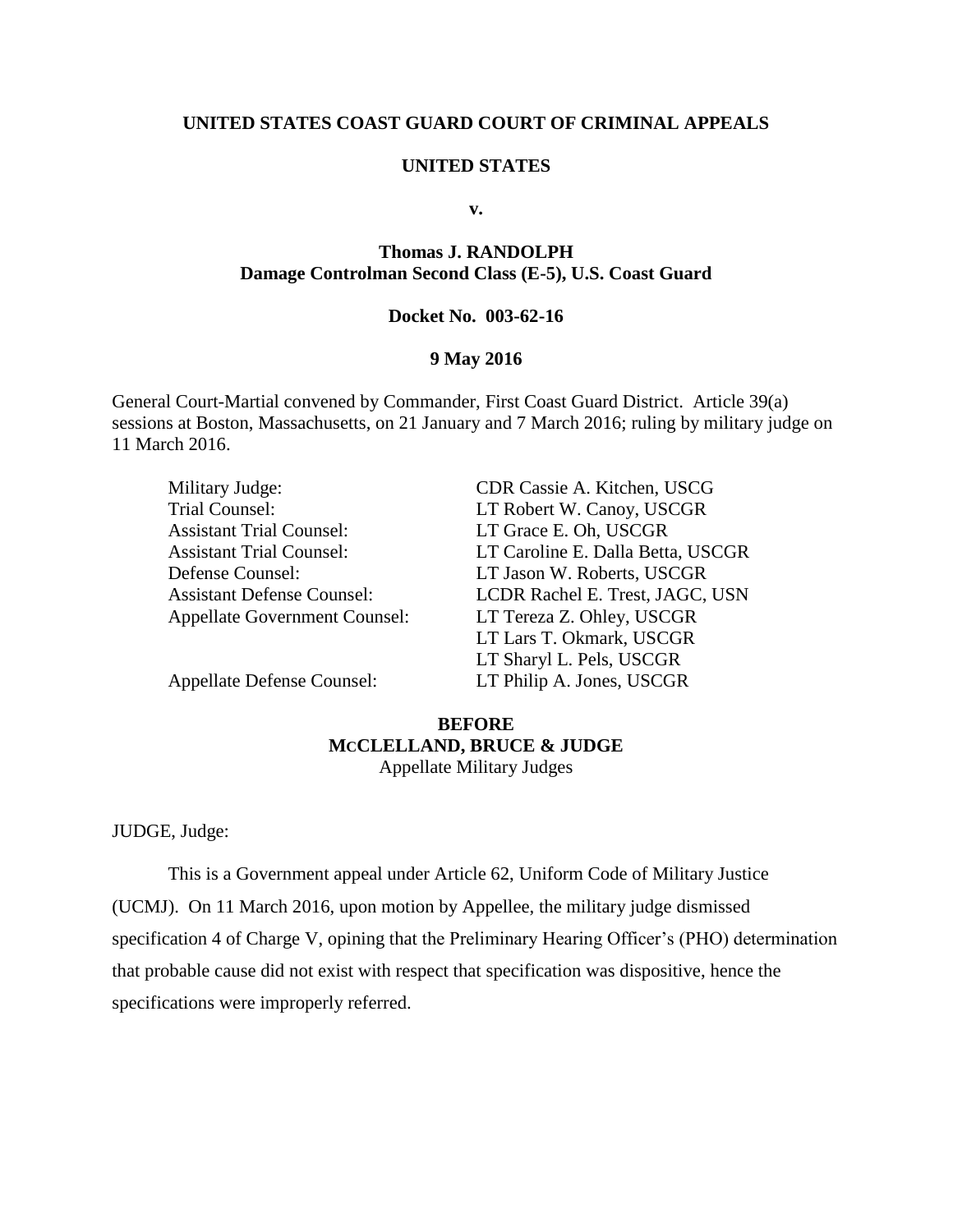### **United States v. Thomas J. RANDOLPH, No. 003-62-16 (C.G.Ct.Crim.App. 2016)**

The Government gave notice of appeal on 14 March 2016, and filed the record of trial with this Court on 4 April 2016. The Government filed its appeal brief on 25 April 2016. Appellee filed his brief on 2 May 2016.

The parties essentially present the same arguments as were presented in *United States v. Meador,* \_\_ M.J. \_\_, No. 002-62-16 (C.G. Ct. Crim. App. Apr. 19, 2016). The Government argues that the PHO's determination as to probable cause is not dispositive while Appellee argues that the PHO's determination is binding. The only substantive difference from *Meador* is that the military judge did not find that the SJA's advice was defective.

Under Article 62, we act only with respect to matters of law. We review the military judge's decisions for abuse of discretion. We reject her findings of fact only if they are clearly erroneous or not supported by the evidence.

The issue arises under Article 32, UCMJ. As we stated in *Meador*, the statutory scheme does not make the PHO's determination as to probable cause binding on the SJA or the Convening Authority (CA). Here, the SJA did not concur with the PHO's determination as to probable cause with regard to specification 4 of Charge V. Instead, he found the offense was warranted by the evidence, specifically citing to "the victim's proof of injury." Her statements regarding the incident were also introduced at the preliminary hearing. Consequently, the Government was in substantial compliance with Articles 32 and 34 and the applicable Rules for Courts-Martial and the CA could properly refer the specification.

Appellee urges us to reconsider *Meador,* raising several issues that he claims *Meador* failed to address or were in error. While none are convincing, to the extent that new arguments are raised or the arguments indicate a misunderstanding of *Meador*, we address them here. First, Appellee argues that we did not address "Congress's choice of the word 'recommendation' in some parts of Article 32, UCMJ, while using the word 'determination' with regard to probable cause. To hold a 'determination' is only advisory ignores this distinction." (Answer at 5.) This argument strains to blur the distinct usage contexts in which the two words are normally found. Further, while the purposes of the Article 32 preliminary hearing include "determining" probable

2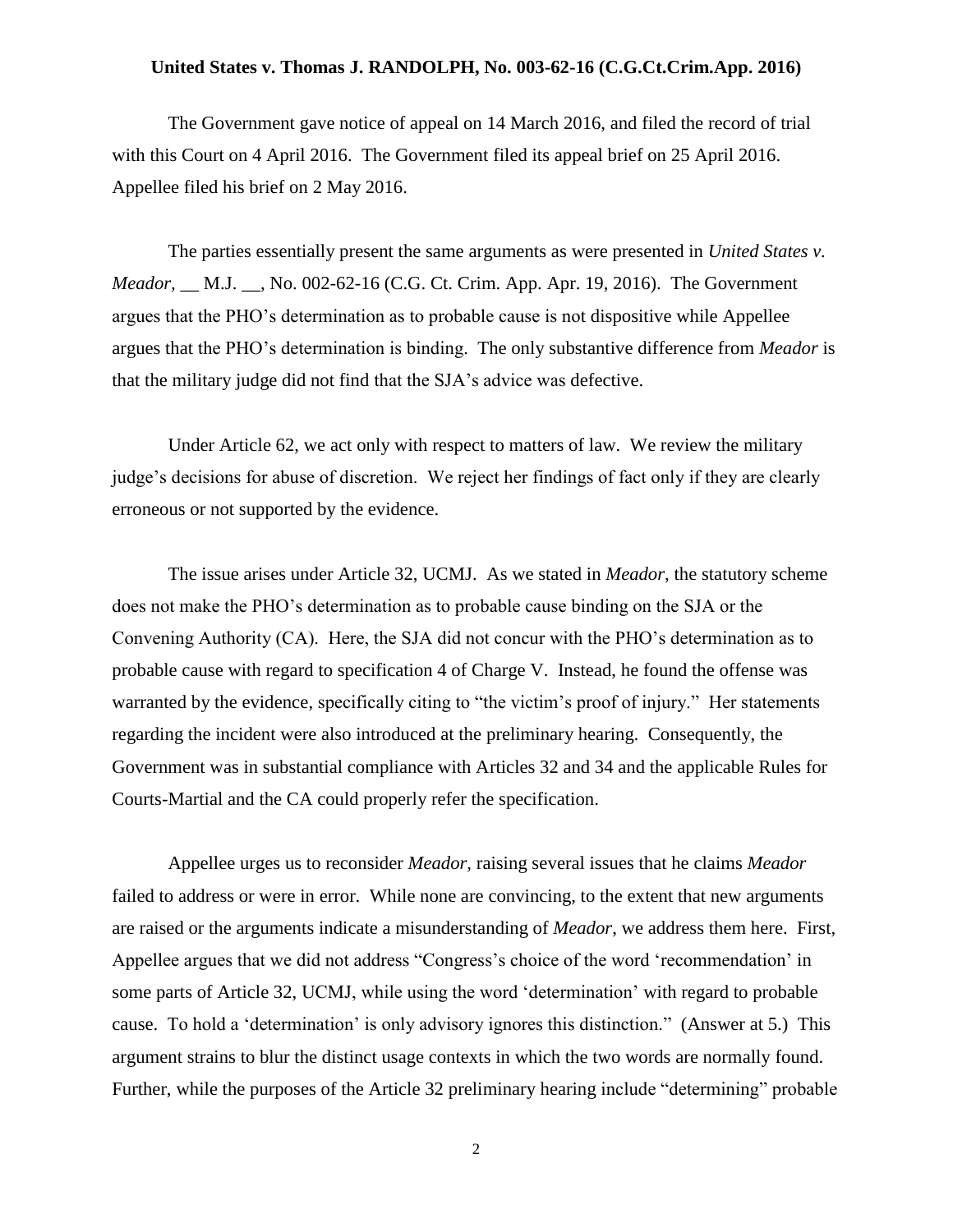### **United States v. Thomas J. RANDOLPH, No. 003-62-16 (C.G.Ct.Crim.App. 2016)**

cause as well as "recommending" the disposition of charges, as we said in *Meador,* Article 32 contains no language stating who makes that determination. Instead, Article 32 directs the PHO to "prepare a report that addresses" these matters. Although the term determination may imply a final decision, a report is simply an "official or formal statement of facts or proceedings" including, *e.g.*, a written statement of a master "as the result of his inquiries into some matter referred to him by the court." Black's Law Dictionary 1300 (6th ed. 1990). In this example, the court then uses the master's report to reach its decision, much as the SJA and the CA use the PHO's report to reach the decisions they must make under the UCMJ. The purpose of the preliminary hearing is achieved when the CA uses the report to make referral decisions, including a determination of whether there is probable cause to believe an offense has been committed and the accused committed the offense. Regardless of the words used, Article 32 simply contains nothing that makes the PHO's report binding on the SJA and CA.<sup>1</sup>

Second, Appellee states that "this Court highlighted as significant that Article 34, UCMJ, does not reference PHO determinations as a binding precondition for referral." That was not what we found significant. Instead, we noted that there is no language anywhere in the UCMJ "that makes a determination of probable cause by the PHO a precondition of referral to a general court-martial," in contrast to Article 34's requirement that the SJA find the charges warranted by the evidence. *Meador*, slip op. at 3.

Finally, Appellee argues that the "military judge's interpretation also brings Article 32, UCMJ, into better harmony with Article 36, UCMJ, which requires the President to 'apply the principles of law and the rules of evidence generally recognized in the trial of criminal cases in the United States district courts.'" Article 36 is applicable to the President's formulation of Rules for Courts-Martial and Military Rules of Evidence to implement the UCMJ. It is not a license for this Court to read into the UCMJ principles or rules that are not evident from the plain language of the statute. The President has amended the Rules for Courts-Martial in response to the recent amendment of Article 32, but we find nothing in the President's actions that support Appellee's interpretation of Article 32.

 $\overline{a}$ 

 $<sup>1</sup>$  As to why Congress used different terms, the two involve different types of analysis: determining probable cause</sup> involves the application of law to facts while a recommendation as to disposition is based on a subjective opinion.